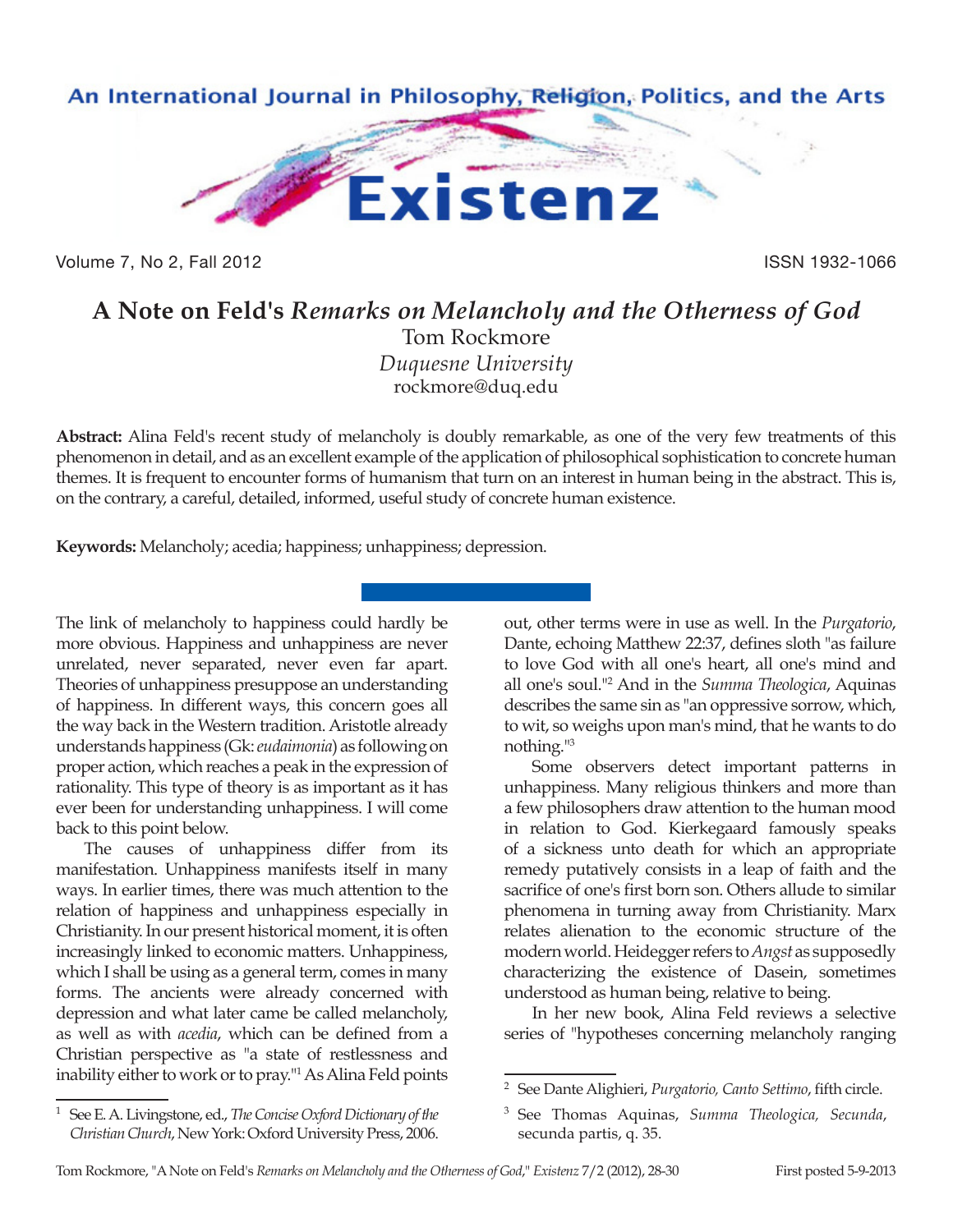widely from Greek antiquity until the present,<sup>14</sup> as well as from Hippocrates to Jean Baudrillard, Gaston Bachelard, Robert Desoille and other recent observers, all the while charting a path through related and perhaps unrelated, even starkly opposing views of *acedia* and/ or depression. Her central claim is that depression is not merely contingent but rather, as she says, "perduring," even intrinsic to the human condition. In her review and reconstruction of the debate around depression, Feld very usefully returns behind the modern Cartesian paradigm to enlarge our understanding of what we understand as being human. Her own view is only obscurely signaled in the title of the book: *Melancholy and the Otherness of God*. It is unclear whether "otherness" here refers to the difference between the human and the divine, each of which is other than the other, or if there is another intended message. Yet clearly she is taking the divine seriously as a central theme for finite human being in reconstructing the mainly unknown history of efforts to comprehend psychic depression.

It as important to go back behind recent debate to consider earlier theories of depression as it is to resist the temptation to engage in what Weber would call reenchantment in resisting a reinvestment in religious solutions. Rather now as before the long Christian interregnum, there seems to be no better model than the ancient Aristotelian conception of human social flourishing as a necessary prerequisite to happiness. If this is correct, then human dysfunction in all its many forms, including melancholy and *acedia*, is ultimately explicable in social terms that may but need not rest on a religious basis at all.

Feld defines her threefold task as concerned with genealogy, hermeneutics, and the therapy of depression, surely already an enormous task, but, as she notes, without consideration of the medically pathological, which lies beyond the bounds of the present study. Her rich account is composed of a series of reconstructions of what should be seen as a veritable "cornucopia" of views of depression.

Her reconstruction of the pre-history of this phenomenon ranges far and wide into a literature she obviously knows very well. Feld reviews the materials in roughly chronological order, but with many learned asides. I feel no obligation to attempt to match her erudition in this domain. Since I have neither Feld's

Feld's review depicts human beings as struggling over a long period in different ways to come to grips with an important, even central aspect of the human condition, an aspect that Hippocrates, for instance, approaches through a humoral theory. In her account, a religious element emerges very early in the effort to come to grips with the phenomenon of depression. Already in *Timaeus*, Plato is working with three explanatory concepts: being, becoming, and *chora* identified alternatively among other possibilities as the receptacle or as space—in grasping disease in terms of the rejection of god. Yet surely, since Plato is not a Christian, this is not a "religious" explanation in the sense this term takes on in the later monotheistic religious traditions.

The accounts of melancholy and allied phenomena continue to proliferate as we approach modern times. Feld points out that in the Middle Ages a palimpsest of melancholy emerged alongside the ancient humoral view now expanded through the theological conception of sin. Since writers were dealing with phenomena they understood less than well, we should not be surprised if we find directly opposing analyses in the debate. According to Feld, for Robert Burton the remedy lies in leaving idleness behind while for Pascal, on the contrary, we are left to contemplate the infinite void in waiting for salvation through faith. The sheer level of disagreement about melancholy, a common phenomenon, is surely surprising, indicative perhaps of the weak conceptual grasp on what is occurring.

Feld's remarks on three figures closer to us (G.W.F. Hegel, Martin Heidegger and Karl Jaspers) are particularly interesting. The account of Hegel under the heading "On God's Otherness" picks out the unusual interest of Hegel's reflections on the soul. Feld points out that Hegel was affected by his friend Friedrich Hölderlin's descent into madness. It is perhaps less well known that he was also affected by the depression and subsequent suicide of his sister Christine.5 Feld understands this complicated series of circumstances as leading to his view of depression in the space created by the death of God.<sup>6</sup> According to Feld the only Hegelian way to overcome melancholy is through total loss leading to spiritual resurrection that, one may

<sup>4</sup> See Alina N. Feld, *Melancholy and the Otherness of God: A Study of the Hermeneutics of Depression*, Lanham, MD: Lexington Books 2011, p. iv. [Henceforth cites as *MOG*]

<sup>5</sup> See Jon Mills, *The Unconscious Abyss: Hegel's Anticipation of Psychoanalysis*, Albany, NY: SUNY Press, 2002.

<sup>6</sup> See G. W. F. Hegel, *Phenomenology of Spirit*, §§ 782, 785.